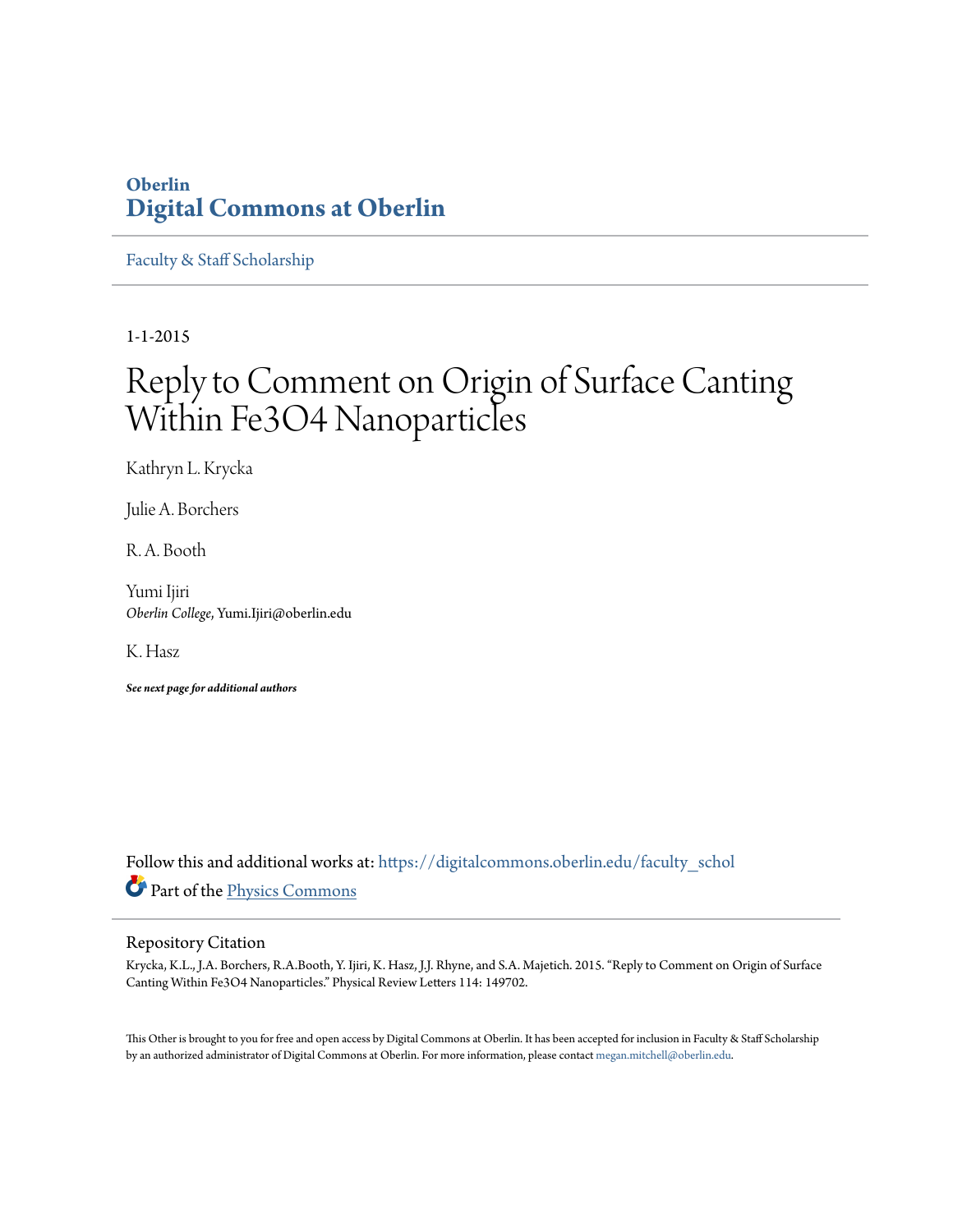## **Authors**

Kathryn L. Krycka, Julie A. Borchers, R. A. Booth, Yumi Ijiri, K. Hasz, J. J. Rhyne, and S. A. Majetich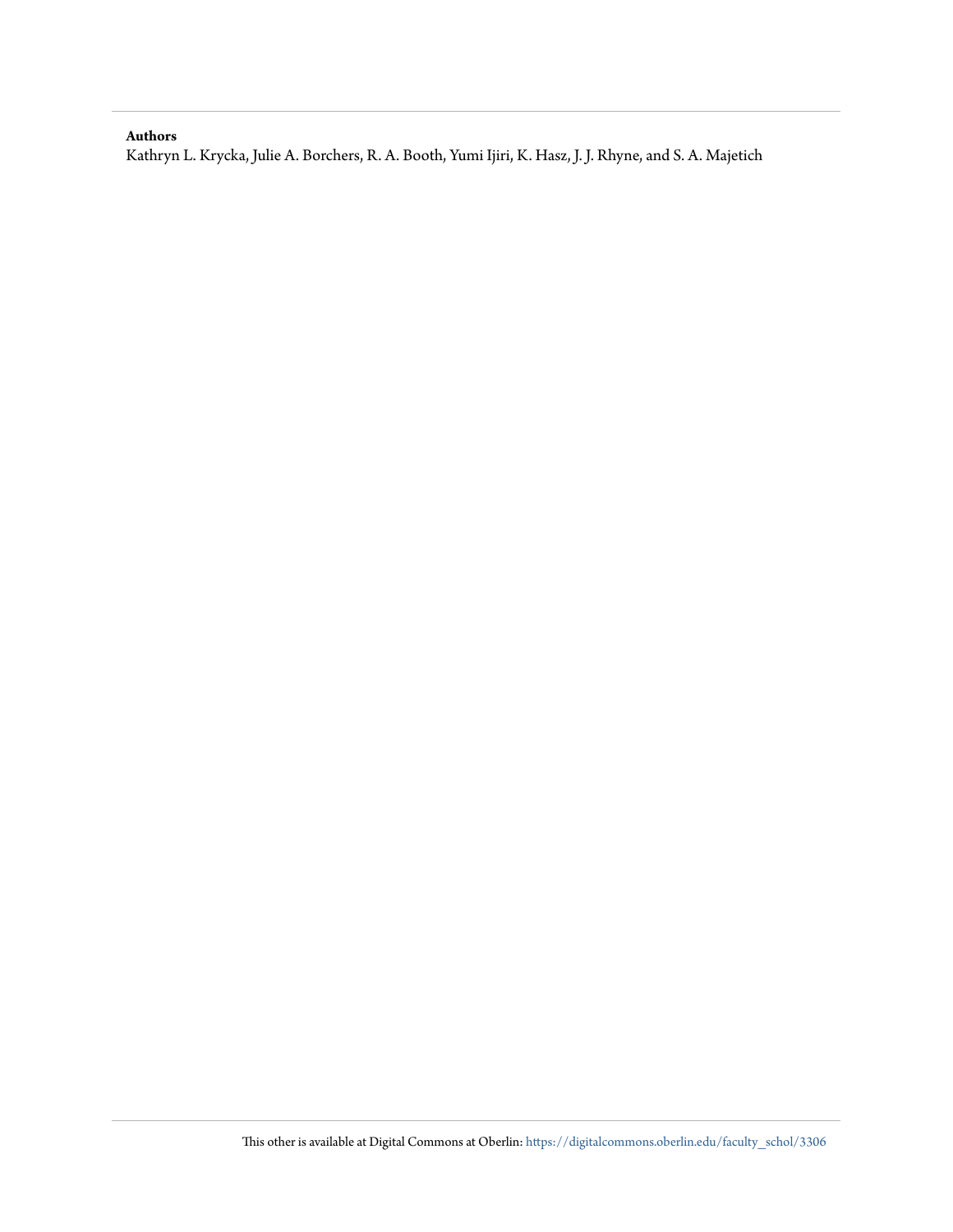Krycka et al. Reply: Measurable suppression of spin-flip scattering, explained by the  $M_{\parallel,X}(\hat{Q})M_{\perp,Y}(\hat{Q})$  cross term [\[1\]](#page-3-0), is used to evaluate the extent of nanoparticle surface canting. We agree with [\[2\]](#page-3-1) that  $|M_{\parallel}(\vec{Q})||M_{\perp}(\vec{Q})|\sin(\theta)\cos^{3}(\theta)$ in Eq. (1) sums to zero over all  $\theta$  quadrants. These terms, however, are multiplied by  $cos(\delta\phi)$ , which changes sign for  $\pm \theta$ . In Eq. (1) [\[1\]](#page-3-0)  $|\cos(\delta \phi)| = 1$  for  $Q \ge 0.02$  Å<sup>-1</sup> since  $M_{\perp}(\vec{Q})$  and  $M_{\parallel}(\vec{Q})$  are centrosymmetric within each particle. (We incorrectly stated  $cos(\delta\phi) = 1$  [\[1\].](#page-3-0)) The sign change is a direct consequence of the symmetry present per self-assembled grain of nanoparticles. Specifically, longrange dipolar coupling can create a pattern of the canted shell moments similar to Fig. 2(b) of Ref. [\[3\]](#page-3-2) ("flower") or Fig. 2(iv) of Ref. [\[4\]](#page-3-3) over the submicron length scale of a close-packed grain of nanoparticles, involving a net moment along  $\hat{X}$ ||H and a gradual, average spatial variation among  $M_{+Y}(\vec{Q})$  shell moments with mirror symmetry about the  $X$  axis. Although we did not discuss the characteristics of the long-range, magnetic, nanoparticle structure in Ref. [\[1\]](#page-3-0) for brevity, particle clusters with similarly canted shells were required to properly model the spin-flip scattering [\[5\].](#page-3-4) The specific distribution, however, does not impact the spin-flip scattering asymmetry ratio as evidenced by the fact that the spin-flip scattering shape was preserved when viewed along any  $\theta$  cut (Fig. 4 of Ref. [\[4\]\)](#page-3-3).

Additional polarization dependent terms  $M_{\perp,Z}(\hat{Q})$  $M_{\perp,\tilde{Y}}(\vec{Q})$  and  $M_{\perp,\tilde{Z}}(\vec{Q})M_{\parallel,X}(\vec{Q})$  [Eq. (6) of Ref. [\[4\]\]](#page-3-3) appear only as a difference between spin-flip cross sections. Since our spin-flip cross sections are equivalent within experimental resolution, we summed them together [\[1\]](#page-3-0) as in Ref. [\[5\],](#page-3-4) rendering these extra terms irrelevant.

Regarding our isotropic system with magnetic symmetry about  $\hat{X} \parallel \vec{H}$ , we clearly state that  $|M_{\perp Y}(\vec{Q})| = |M_{\perp Z}(\vec{Q})|$  $|M_{\perp}(\vec{Q})|$  in the Supplemental Material of Ref. [\[1\]](#page-3-0) and in Ref. [\[5\].](#page-3-4) Our system differs from that of the nanocomposite [\[3\]](#page-3-2) in which magnetostatic dipolar interactions dominate. The  $M_{\perp,Y}(Q)$  and  $M_{\perp,Z}(Q)$  scattering from symmetrically equivalent magnetization components along Y and Z are not identical in this case [\[3\]](#page-3-2) because the net moments along Y and Z sum to zero over the nanocomposite, resulting in zero spin-flip scattering along the coordinate axes. In contrast, our nanoparticle system exhibits nonzero spin-flip scattering at all  $\theta$  [\[4\]](#page-3-3), which implies that the canted shells must have a net uniform moment throughout each particle [\[5\]](#page-3-4), which is equivalent along Y and Z (on average), and that  $|M_{\perp,Y}(\vec{Q})| = |M_{\perp,Z}(\vec{Q})|$ . Moreover, any reduction in scattering due to long range coupling between nanoparticles that might suppress  $M_{\perp Y}(\vec{Q})$  scattering would by symmetry considerations suppress  $M_{\perp,Z}(\vec{Q})$  equally.

The point of our energetic model was to evaluate the relative contributions of Zeeman, magnetocrystalline anisotropy, exchange, and dipolar coupling to show that

 $T<sub>d</sub>$  tilting is energetically feasible and capable of explaining (a) scattering asymmetry and (b) temperature-dependent, canted shell formation at high magnetic field. When surveying a large collection of nanoparticles, we feel it makes sense to consider the average parameters (i.e., exchange coupling) per unit volume as a function of radial placement. Specifically, 0.05 nm slices were chosen for calculational convenience to be evenly divisible into the nanoparticle diameter.

(i) As labeled, Eq. (2) [\[1\]](#page-3-0) stems from estimating the minimum size of the anisotropy energy necessary to outcompete the Zeeman energy, irrespective of exchange and the specific anisotropy symmetry. Later, when specific total energy contributions are computed, the simplest appropriate model of anisotropy is included as in Eq. (5) in Ref. [\[1\]](#page-3-0). The point remains that in all of these cases, the necessary anisotropy constant would be many times (50–100 times greater) than that of the bulk.

(ii) While in general, dipolar contributions within a nanoparticle and for multiple next nearest neighbors could be important, we found that in this system the individual nanoparticle contribution was negligible in comparison to other energy terms, and considerations of 52 nearest nanoparticle neighbors yielded nearly indistinguishable results from those for 18 nearest neighbors, justifying the truncation.

(iii) As clearly stated in Ref. [\[1\],](#page-3-0) we perform our calculation using an average shell canting angle as this corresponds to experimental measurement and it represents the global average for a collection of many nanoparticles. We do not dispute that  $Fe<sub>3</sub>O<sub>4</sub>$  has cubic anisotropy, consistent with Eq. (5) [\[1\].](#page-3-0) We consider the tilt away from only the most energetically favorable magnetocrystalline axis (most  $\Vert \hat{H} \Vert$ , rather than from all remaining axes, which would be a second order effect.

(iv)  $O_h$  shell spins were set  $\parallel \vec{H}$  because calculations revealed that only the  $T_d$  spins showed appreciable canting away from  $H$  (Table I of Ref. [\[1\]\)](#page-3-0).

In summary, our small-angle neutron scattering asymmetry analysis combined with this heuristic energy model provides a reasonable explanation for the observed nanoparticle shell canting.

This work utilized facilities supported in part by National Science Foundation Grants No. DMR-0944772 (neutron instrumentation used by all authors) and No. DMR-1104489 (Y. I.) and Department of Energy Grant No. DE-FG02-08ER46481 (S. M.).

K. L. Krycka, $^{1,*}$  J. A. Borchers,  $^1$  R. A. Booth,  $^2$  Y. Ijiri,  $^3$ K. Hasz,  $3$  J. J. Rhyne<sup>4</sup> and S. A. Majetich<sup>2</sup> 1 NIST Center for Neutron Research Gaithersburg, Maryland 20899, USA <sup>2</sup>Carnegie Mellon University Pittsburgh, Pennsylvania 15213, USA